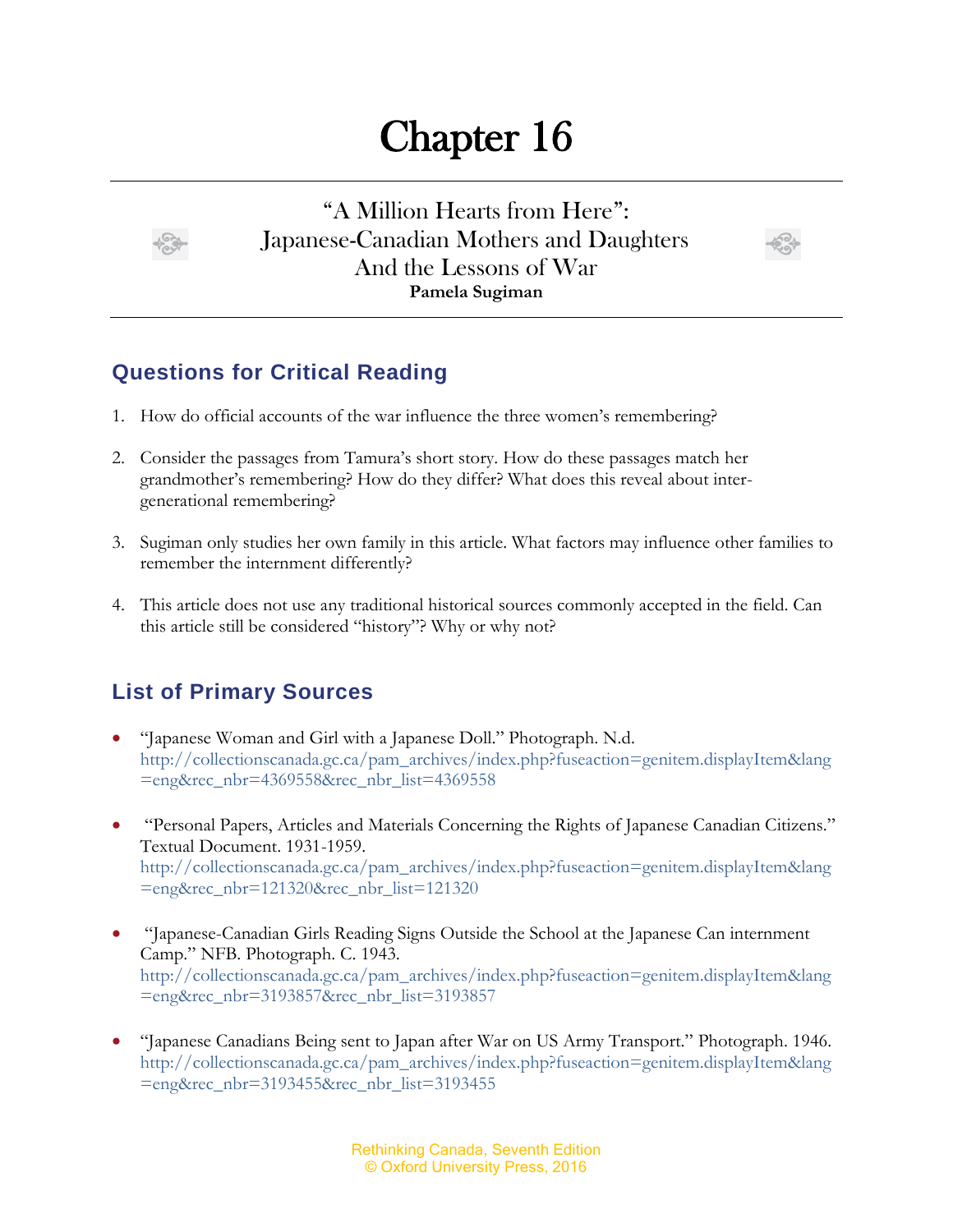- "Miss Ruby Mosaki, one of the Dancers of the Manitoba Japanese Association." Lund, Chris. Photograph. 1960. [http://collectionscanada.gc.ca/pam\\_archives/index.php?fuseaction=genitem.displayItem&lang](http://collectionscanada.gc.ca/pam_archives/index.php?fuseaction=genitem.displayItem&lang=eng&rec_nbr=4314256&rec_nbr_list=4314256) [=eng&rec\\_nbr=4314256&rec\\_nbr\\_list=4314256](http://collectionscanada.gc.ca/pam_archives/index.php?fuseaction=genitem.displayItem&lang=eng&rec_nbr=4314256&rec_nbr_list=4314256)
- "Community Kitchen at Japanese-Canadian Internment Camp." NFB. Photograph. C. 1943. [http://collectionscanada.gc.ca/pam\\_archives/index.php?fuseaction=genitem.displayItem&lang](http://collectionscanada.gc.ca/pam_archives/index.php?fuseaction=genitem.displayItem&lang=eng&rec_nbr=3193852&rec_nbr_list=3193852) [=eng&rec\\_nbr=3193852&rec\\_nbr\\_list=3193852](http://collectionscanada.gc.ca/pam_archives/index.php?fuseaction=genitem.displayItem&lang=eng&rec_nbr=3193852&rec_nbr_list=3193852)
- "All Canadians of Japanese Ancestry Read This." Print. N.d. [http://collectionscanada.gc.ca/pam\\_archives/index.php?fuseaction=genitem.displayItem&lang](http://collectionscanada.gc.ca/pam_archives/index.php?fuseaction=genitem.displayItem&lang=eng&rec_nbr=2988428&rec_nbr_list=2988428) [=eng&rec\\_nbr=2988428&rec\\_nbr\\_list=2988428](http://collectionscanada.gc.ca/pam_archives/index.php?fuseaction=genitem.displayItem&lang=eng&rec_nbr=2988428&rec_nbr_list=2988428)
- "Japanese-Canadians Being Relocated to Camps in the Interior of British Columbia." Photograph. 1942. [http://collectionscanada.gc.ca/pam\\_archives/index.php?fuseaction=genitem.displayItem&lang](http://collectionscanada.gc.ca/pam_archives/index.php?fuseaction=genitem.displayItem&lang=eng&rec_nbr=3193871&rec_nbr_list=3193871) [=eng&rec\\_nbr=3193871&rec\\_nbr\\_list=3193871](http://collectionscanada.gc.ca/pam_archives/index.php?fuseaction=genitem.displayItem&lang=eng&rec_nbr=3193871&rec_nbr_list=3193871)
- "Japanese-Canadians Being Relocated to Camps in the Interior of British Columbia." Photograph. 1942. [http://collectionscanada.gc.ca/pam\\_archives/index.php?fuseaction=genitem.displayItem&lang](http://collectionscanada.gc.ca/pam_archives/index.php?fuseaction=genitem.displayItem&lang=eng&rec_nbr=3193868&rec_nbr_list=3193868) [=eng&rec\\_nbr=3193868&rec\\_nbr\\_list=3193868](http://collectionscanada.gc.ca/pam_archives/index.php?fuseaction=genitem.displayItem&lang=eng&rec_nbr=3193868&rec_nbr_list=3193868)
- "Japanese Children From Internment Camp Attend Local School." Long, Jack. Photograph. 1945. [http://collectionscanada.gc.ca/pam\\_archives/index.php?fuseaction=genitem.displayItem&lang](http://collectionscanada.gc.ca/pam_archives/index.php?fuseaction=genitem.displayItem&lang=eng&rec_nbr=3205356&rec_nbr_list=3205356) [=eng&rec\\_nbr=3205356&rec\\_nbr\\_list=3205356](http://collectionscanada.gc.ca/pam_archives/index.php?fuseaction=genitem.displayItem&lang=eng&rec_nbr=3205356&rec_nbr_list=3205356)
- "Japanese Labour Employed in the Construction of the New Denver Camp Hospital." Long, Jack. Photograph. C.1943. [http://collectionscanada.gc.ca/pam\\_archives/index.php?fuseaction=genitem.displayItem&lang](http://collectionscanada.gc.ca/pam_archives/index.php?fuseaction=genitem.displayItem&lang=eng&rec_nbr=3193851&rec_nbr_list=3193851) [=eng&rec\\_nbr=3193851&rec\\_nbr\\_list=3193851](http://collectionscanada.gc.ca/pam_archives/index.php?fuseaction=genitem.displayItem&lang=eng&rec_nbr=3193851&rec_nbr_list=3193851)
- "Internment Camp for Japanese-Canadians." Long, Jack. Photograph. 1945. [http://collectionscanada.gc.ca/pam\\_archives/index.php?fuseaction=genitem.displayItem&lang](http://collectionscanada.gc.ca/pam_archives/index.php?fuseaction=genitem.displayItem&lang=eng&rec_nbr=3191570&rec_nbr_list=3191570) [=eng&rec\\_nbr=3191570&rec\\_nbr\\_list=3191570](http://collectionscanada.gc.ca/pam_archives/index.php?fuseaction=genitem.displayItem&lang=eng&rec_nbr=3191570&rec_nbr_list=3191570)

## **Multimedia Resources**

- Japanese Canadian History [www.japanesecanadianhistory.net](http://www.japanesecanadianhistory.net/)
- Internment Camps in Canada during the First and Second World Wars [www.bac-lac.gc.ca/eng/discover/politics-government/pages/thematic-guides-internment](http://www.bac-lac.gc.ca/eng/discover/politics-government/pages/thematic-guides-internment-camps.aspx)[camps.aspx](http://www.bac-lac.gc.ca/eng/discover/politics-government/pages/thematic-guides-internment-camps.aspx)

Rethinking Canada, Seventh Edition © Oxford University Press, 2016